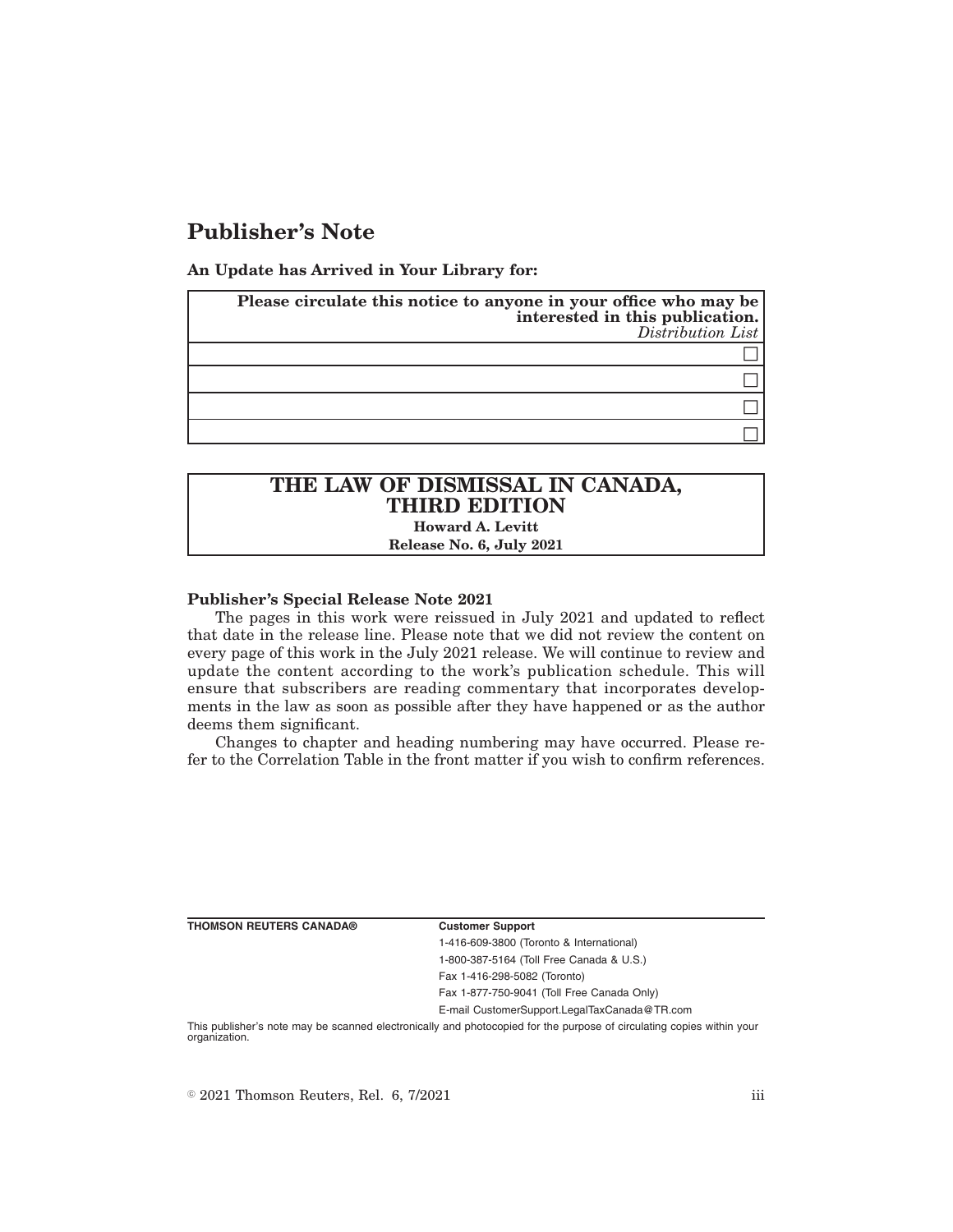#### **What's New in this Update:**

This release includes updates to case law and commentary in Chapters 2 to 6, 8 to 12 and 15. New and updated cases include:

- E Legal Issues Arising During The Litigation Process Garnishment Abuse of Process — *Hoang v. Mann Engineering Ltd.*, 2020 ONCA 808 (Ont. C.A.), additional reasons 2021 ONCA 2 (Ont. C.A.) — affirmed on appeal — "The tort of abuse of process is premised on an improper use of the civil justice process. The concept of duty of care has no role to play . . . We are satisfied there is no prima facie duty of care . . . we also see no basis in the evidence for a finding the type of harm allegedly caused to the appellant was reasonably foreseeable to someone in the position of [the respondents] *Rankin v. J.J.*, 2018 SCC 19 . . . Tort law, and specifically the tort of abuse of process, protects against the improper use of civil justice process. Policy considerations do not favour extending that protection to negligence-based claims."
- E Constructive Dismissal The Employment Agreement Waiver By Delay — Reduced Remuneration or Refusal to Pay — Abusive Conduct; Awarding Damages — Valuation of Benefits — Automobile Allowance — Unpaid Commissions; Employment Contracts — Term of Contract — *McGuinty v. 1845035 Ontario Inc. (McGuinty Funeral Home)*, 2020 ONCA 816 (Ont. C.A.) — affirmed on appeal — "a reasonable person in the respondent's position would conclude that the appellant no longer intended to be bound by the TCSA [Transitional Consulting Services Agreement] . . . the respondent was subject to a non-competition clause . . . The time taken by the respondent [sick leave of two years] to make his election must be understood in this context, as well as the depression and anxiety caused by the appellant" — "The cumulative effect of the appellant's actions went to the heart of the respondent's role as General Manager at the funeral home" — re: valuation of benefits — "This approach [benefits valued at rate of 10% of salary] was reasonably followed in this case" — re: automobile allowance — among other factors, "The trial judge's decision to use the low end of the respondent's range and award him \$12,000 per year for nine years, or \$108,000, was reasonable" — re: unpaid commissions — "this was a reasonable approach, one that follows the instruction set out by this court in *Martin v. Goldfarb* (1998) 41 O.R. (3d) 161 (Ont.C.A.)"; affirmed re: entitlement to \$1,274,173.83 respecting the balance of nine years remaining on the contract.
- E Legal Issues Arising During The Litigation Process Pleadings *Covey v. Devon Canada Corporation*, 2020 ABCA 445 (Alta. C.A.) — affirmed the Master's and Court of Queen's Bench decisions that the appellant's claim be dismissed for long delay under rule 4.33 — "the affidavit of records served by the appellant on . . . did not significantly advance the action . . . it was too incomplete and inaccessible to the respondent's counsel (having inadvertently listed privileged documents) to have moved the action forward in a meaningful way . . . the appellant appeared to have prepared the affidavit in haste, at last minute, and that, within three or months, the appellant provided another affidavit of records with significant additional documentation." The court also noted,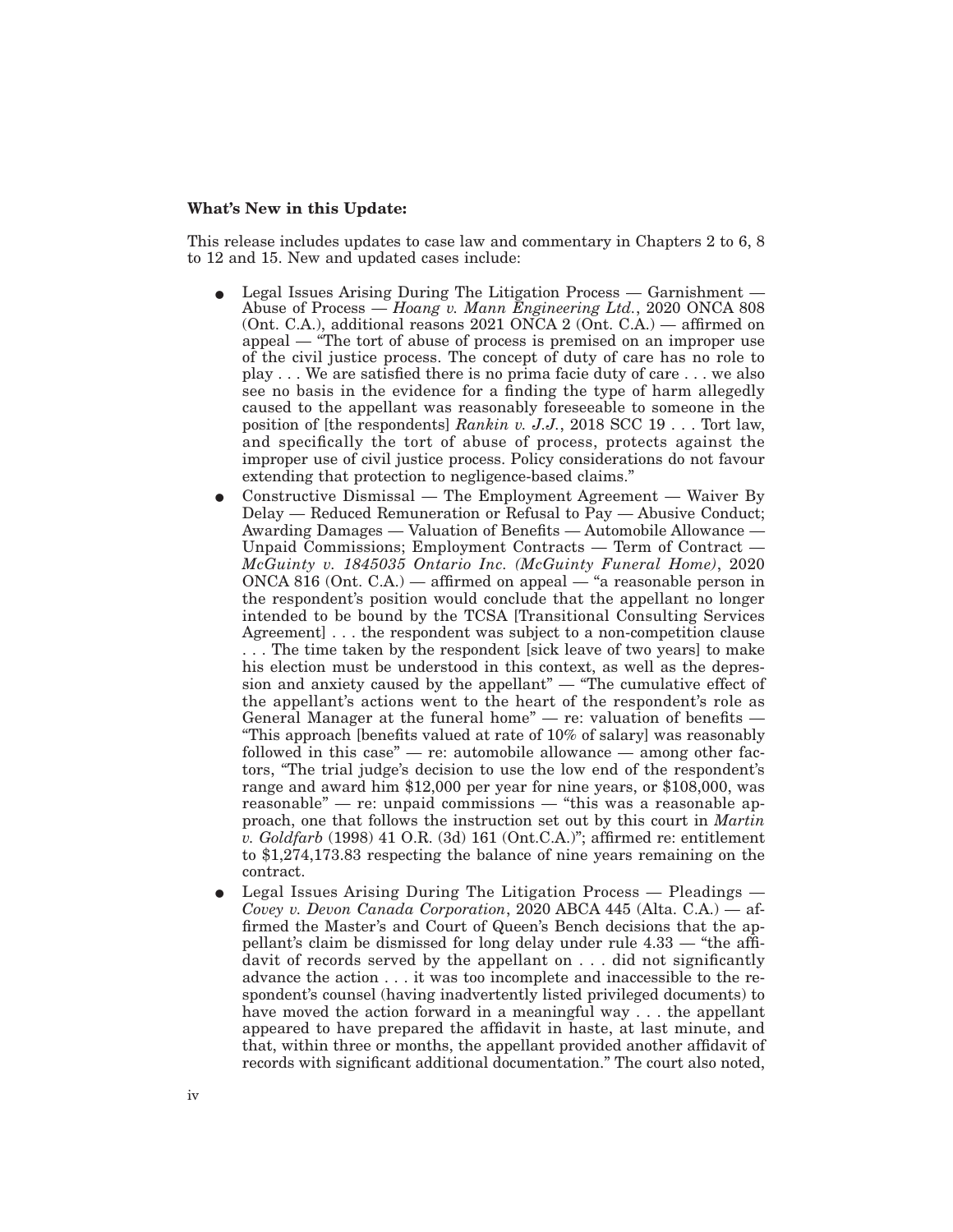"We disagree with the respondent's position. Under r. 4.33, the three years have 'to have passed' . . . the appellant had until May 12, 2018 to serve the affidavit of records'' re: Rule 11.21 — s. 22 of the *Interpretation Act* failed to support the respondent's argument — we have no evidence if or when the sender received confirmation of the successfully completed transmission. While the officer of the respondent swore an affidavit which acknowledged receipt of the 5:30 pm May 11, 2018 email at its lawyer's office, on this record we cannot say *when* service was effected."

- E Federal Jurisdiction Employers Twelve Continuous Months of Employment — Judicial Review — *Ma v. Bank of Canada*, 2020 FC  $1125$  (F.C.) — application for judicial review dismissed — "procedural" fairness does not require both parties to take advantage of these opportunities equally . . . both sides were granted a full and fair chance to present their case . . . the Adjudicator properly applied the *Pointe-Claire* approach and adjusted it to the facts of the case . . . Nor am I persuaded that the determination of who the employer is for the purposes of section 240 of the *Code* is determined by principles of unfairness, vulnerability or need of protection . . . [deference noted re:] *Vavilov* at para. 109 . . . the Applicant is merely inviting the Court to impermissibly perform a *de novo* analysis of the issues that were before the Adjudicator, see *Vavilov* at para. 125."
- E Federal Jurisdiction Employers Adjudicator's Procedural Jurisdiction — Judicial Review — *Jog v. Bank of Montreal*, 2020 FCA 218 (F.C.A.) application for judicial review allowed and matter to be returned "to the same or another adjudicator if the first is not available" — "Because the decision does not grapple with these communications [from the appellant that 'suggest engagement with the process'], it lacks the transparent, intelligible and justified explanation required by *Vavilov* (at para. 15) and thus, is unreasonable . . . as a matter of procedural fairness, a complaint like any other claim should only be dismissed when a party's failure to participate is clear. Here, the situation was equivocal at best".
- E Federal Jurisdiction Employers Punitive Damages Costs Judicial Review — Bias; Legal Issues Arising During The Litigation Process — Judicial Bias — *Gardaworld Cash Services Canada Corporation v. Smith*, 2020 FC 1108 (F.C.) — application for judicial review allowed — reasonable apprehension of bias by adjudicator established matter remitted to a different adjudicator for redetermination — re: adjudicator's award of \$500,000 in punitive damages — "a reasonable observer [would] conclude that this award was made in retaliation for [the applicant's] challenge to his first decision" — court came to this conclusion "mainly because of the sequence of events leading to this award rather than its merits" — each party to bear its own costs — "the outcome is mainly the result of the adjudicator's serious misunderstanding of his role. [The respondent], who was not represented before the adjudicator, cannot be blamed for this and be made responsible for [the applicant's] costs" — "I decline to rule on the merits of the case . . . the general rule is that the matter must be returned to the decision-maker designated by Parliament:... *Vavilov* . . . at paragraphs 139-142 . . . among other factors, The reviewing court cannot rely on findings made by a potentially biased decision-maker<sup>"</sup> —  $R$ . v. S.  $(R.D.)$  cited — among other factors, "The *ex parte* communications show that he took up the role of an advocate for [the self-represented complainant]. He showed

 $\degree$  2021 Thomson Reuters, Rel. 6, 7/2021 v